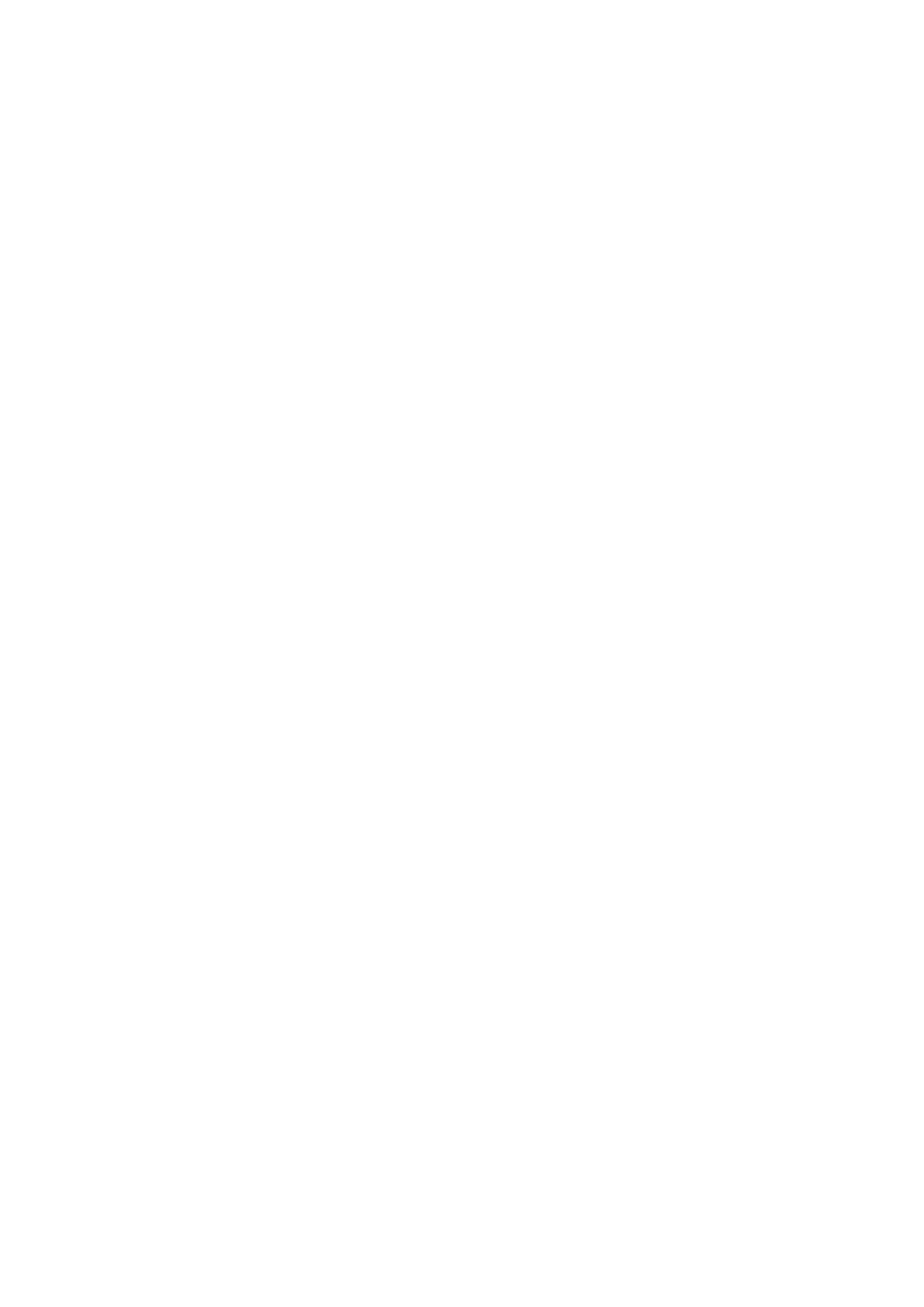# **DECISION-MAKING IN RESPECT OF RENEWAL OF THE INTERNATIONAL COOPERATION AGREEMENT BETWEEN CERN AND THE RUSSIAN FEDERATION**

## **THE COUNCIL,**

## **RECALLING**

The Convention for the Establishment of a European Organization for Nuclear Research (CERN), which was signed on 1 July 1953, entered into force on 29 September 1954 and was amended on 17 January 1971;

That the Organization was established in the aftermath of World War II to bring nations and people together for the peaceful pursuit of science;

That Article II.1 of the Convention provides, *inter alia*, that "*[t]he Organization shall have no concern with work for military requirements*";

That the core values of the Organization have always been premised upon scientific collaboration across borders as a driver for peace;

That aggression of one country by another runs against the values for which the Organization stands;

That the continued military invasion of Ukraine by the Russian Federation with the involvement of the Republic of Belarus remains a major concern for the Organization and its Member States;

That, as part of its mission to foster international cooperation in particle physics, as specified in the Convention, the Organization hosts researchers affiliated with scientific institutions as associated members of its personnel subject to requirements set out in its applicable legal framework;

#### **FURTHER RECALLING**

That it held an Extraordinary Session on 8 March 2022 and adopted Resolution [CERN/3626](https://cds.cern.ch/record/2803319/files/c-e-3626_Resolution_re_Russia%20.pdf) in which it, *inter alia*,

- strongly supported the people of Ukraine as well as the independence, sovereignty and territorial integrity of Ukraine,
- strongly condemned the military invasion of Ukraine by the Russian Federation, in violation of Article 2 (4) of the Charter of the United Nations,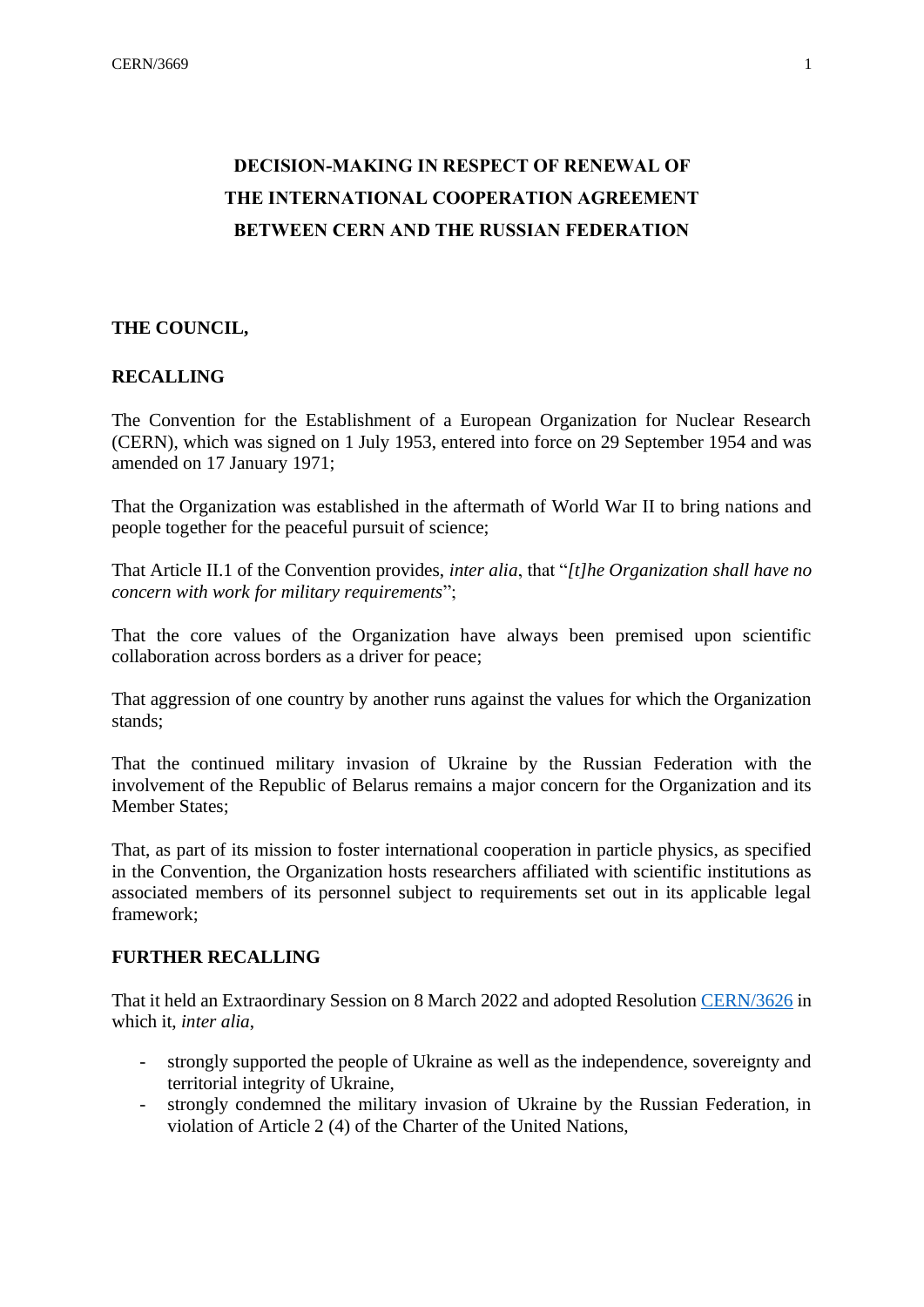- deplored the resulting loss of life and humanitarian impact,
- deplored the involvement of the Republic of Belarus in the unlawful use of force against Ukraine,
- suspended the Observer status of the Russian Federation until further notice,
- decided that CERN would not engage in new collaborations with the Russian Federation and its institutions until further notice, and
- indicated that the situation would continue to be monitored carefully and that the Council stood ready to take any further measures as appropriate;

That, at its Session on 25 March 2022, it adopted Resolution [CERN/3637/Corr.](https://cds.cern.ch/record/2809621/files/c-e-3637Corr_Council%20resolution_%20RU_BY.pdf) in which it, *inter alia*,

- strongly condemned the statements of Russian institutes which had expressed support for the illegal invasion of Ukraine,
- commended the appropriate and timely measures taken by the Management, including compliance with all applicable international sanctions and the effective suspension of all exchanges of funds, materials and personnel in both directions with the Russian Federation and the Republic of Belarus,
- suspended the participation of CERN scientists in all scientific committees of institutions located in the Russian Federation and the Republic of Belarus and *vice versa*,
- suspended or, that failing, cancelled all events jointly arranged between CERN and institutions located in the Russian Federation and the Republic of Belarus, and
- suspended the granting of contracts of association to any new individuals affiliated to home institutions in the Russian Federation and the Republic of Belarus;

That, at the same Session, and in the perspective of making a decision at its Session in June 2022 on the suspension of the international cooperation agreements and the related protocols and addenda as well as any other agreements, including *mutatis mutandis* experiment memoranda of understanding allowing for the participation of the Russian Federation and the Republic of Belarus and their national institutes in the CERN scientific programme, the Council decided that it would consider additional information and an action plan, and would further analyse the full consequences of such decision;

#### **DENOUNCES**

The continuing illegal military invasion of Ukraine by the Russian Federation with the involvement of the Republic of Belarus, which has resulted in a widespread humanitarian crisis and significant loss of life;

#### **CONSIDERING**

Article VIII of the Convention, which provides for cooperation with intergovernmental organisations and other institutions;

The International Cooperation Agreement between CERN and the Russian Federation in 2019, which is currently in force until December 2024 and which constitutes the framework for cooperation between the parties;